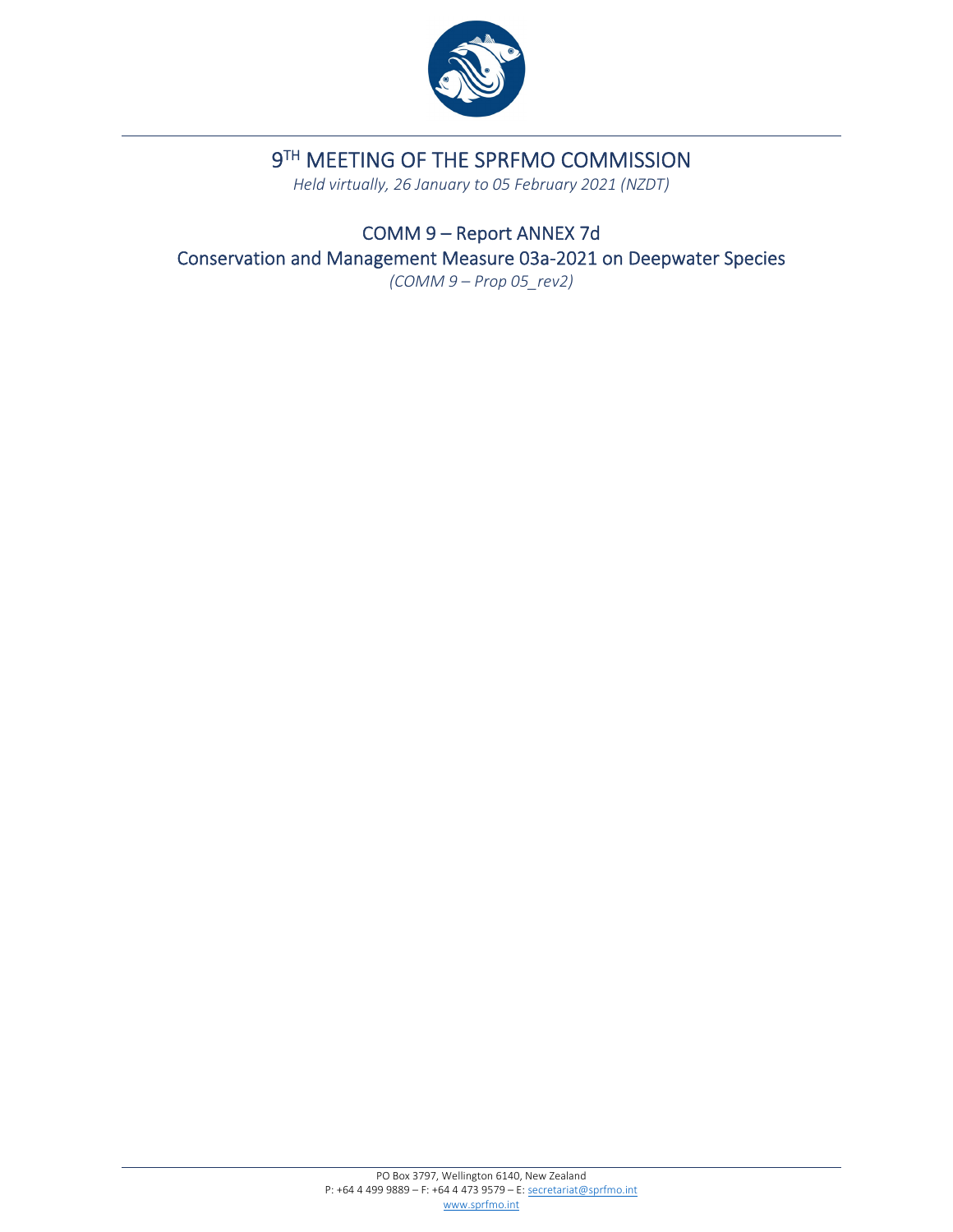

# CMM 03a-202<del>0</del>1

## Conservation and Management Measure for Deepwater Species in the SPRFMO Convention Area

*(Supersedes CMM 03a‐202019)*

#### The Commission of the South Pacific Regional Fisheries Management Organisation;

*ADOPTS* the following Conservation and Management Measure (CMM) in accordance with Articles 8, 20, 21 and 22 of the Convention:

#### Objective

1. The objective of this CMM together with CMM 03-20210 (Bottom Fishing) is, through the application of the precautionary approach and an ecosystem approach to fisheries management, to ensure the long‐term conservation and sustainable use of deep sea fishery resources, including target fish stocks as well as non‐ target or associated and dependent species, and, in doing so, to safeguard the marine ecosystems in which these resources occur, including inter alia the prevention of significant adverse impacts on vulnerable marine ecosystems.

#### Interpretation

2. For the purposes of this CMM, the definitions applicable in CMM 03-20210 (Bottom Fishing) have the same meaning in this CMM.

## Application

- 3. All activities conducted under this CMM must be conducted in accordance with CMM 03 -20210 (Bottom Fishing).
- 4. This CMM together with CMM 03-20210 (Bottom Fishing) are adopted as cautious preliminary conservation and management measures consistent with Article 22(1) of the Convention.

## Catch Limits and Monitoring for Deep Sea Fish Stocks

- 5. The following precautionary catch limits are set by the Commission on the basis of the advice of the Scientific Committee:
	- a) The total catch of orange roughy (*Hoplostethus atlanticus*) in the Louisville Ridge<sup>1</sup> in the 2020, 2021, 2022 fishing years shall be limited to 1,140 tonnes in each fishing year.

 $1$  "Louisville Ridge" means all areas within the Evaluated Area to the east of 178 $^{\circ}$ E.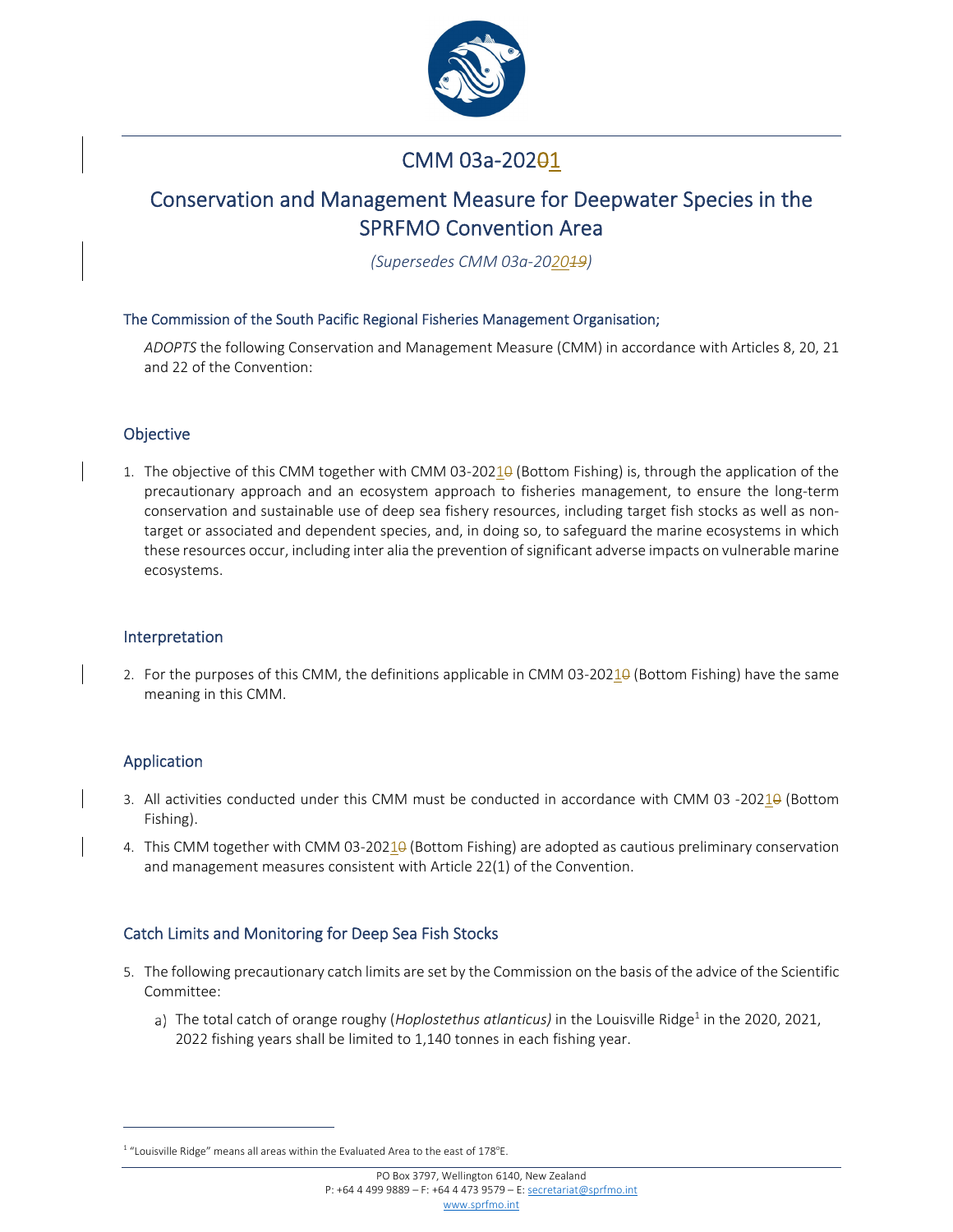

b) The total catch of orange roughy in the Tasman Sea<sup>2</sup> in the 2021 and 2022<del>0</del> fishing years shall be limited to 346-711 tonnes in each fishing year as follows. The total catch of orange roughy in the Tasman Sea shall be limited within the following stocks:

396 tonnes for the Northwest Challenger stock<sup>3</sup> (396 tonnes)

261 tonnes for the Lord Howe Rise stock<sup>4</sup> (261 tonnes)

iantility. 54 tonnes for the West Norfolk Ridge stock<sup>5</sup> (54 tonnes)

- 6. Members and CNCPs agree, having regard to the Scientific Committee's advice, that the total catch of orange roughy throughout its range in the South Tasman Rise<sup>6</sup> should not exceed 0 tonnes.
- 7. The total catch of orange roughy in the portion of the South Tasman Rise<sup>7</sup> occurring in the Convention Area shall be 0 tonnes, until otherwise decided by the Commission, based on advice from the Scientific Committee.
- 8. Consistent with the report of the  $7<sup>th</sup>$  meeting of the Scientific Committee, Members and CNCPs acknowledged that to maintain the Southwest Challenger Plateau orange roughy stock at or above 40%  $B_0$ for the next five years, the estimated annual yield was calculated to be 2,448 tonnes.
- 9. The total catch of orange roughy in Westpac Bank<sup>8</sup> shall be limited to 258 tonnes (based on the assumption that 12.5% of the Southwest Challenger Plateau biomass resides in the Westpac Bank area) in each of the 2020, 2021, 2022, 2023 fishing years but may be reviewed by the Commission following advice from the Scientific Committee based on a stock assessment undertaken by New Zealand and other relevant information.
- 10.Until the Scientific Committee recommends precautionary catch limits, the catch of all other target and non‐ target fish species in the Evaluated Area shall be limited to a level that does not exceed the annual average catch levels of that Member or CNCP over the period 1 January 2002 to 31 December 2006 as shown in Table 3.
- 11. The Scientific Committee should provide regular advice on the status of bottom fishing target species and non‐target species to enable the Commission to continue meeting the objectives of the Convention and this

 $^2$  "Tasman Sea" means all areas within the Evaluated Area to the west of 178°E, excluding the "Westpac Bank" and the "South Tasman Rise".

<sup>3 &</sup>quot;Northwest Challenger stock" means the stock that is located in the "Northwest Challenger" locality, as specified in Annex 4 of CMM 03-2021. 4 "Lord Howe Rise stock" means the stock that is located in the "N. Lord Howe", "C. Lord Howe", and "S. Lord Howe" localities, as specified in Annex 4 of CMM 03‐2021.

<sup>5 &</sup>quot;West Norfolk Ridge stock" means the stock that is located in the "West Norfolk Ridge" locality, as specified in Annex 4 of CMM 03-2021.

<sup>&</sup>lt;sup>6</sup> "South Tasman Rise" means that part of the Australian EEZ and the high seas area adjacent to the Australian EEZ within and bounded by a line beginning at the point of latitude 46˚26' 07" S, longitude 146˚30 E; and running:

<sup>(</sup>i) from there east along that meridian to its intersection with the meridian of longitude 150˚ 00 E;

<sup>(</sup>ii) from there south along that meridian to its intersection with the parallel of 48˚30 S; and

<sup>(</sup>iii) from there west along that parallel to its intersection with the meridian of longitude 146˚30 E; and

<sup>(</sup>iv) from there north along that meridian to the point where the line began.

<sup>&</sup>lt;sup>7</sup> "the portion of the South Tasman Rise occurring in the Convention Area" means the high seas area adjacent to the Australian EEZ bounded by a line beginning at the intersection of the outer limit of the Australian EEZ with the meridian of longitude 150˚00 E; and running:

<sup>(</sup>i) from there south along that meridian to its intersection with the parallel of 48˚30 S; and

<sup>(</sup>ii) from there west along that parallel to its intersection with the meridian of longitude 146˚30 E; and

<sup>(</sup>iii) from there north along that meridian to the intersection with the outer limit of the Australian EEZ; and

<sup>(</sup>iv) from there generally north easterly along that outer limit to the point where the line began.

<sup>8 &</sup>quot;Westpac Bank" means the high seas area adjacent to the New Zealand EEZ bounded by a line beginning at the intersection of the outer limit of the New Zealand EEZ at 39° 20S and 168° 34E; and extending:

<sup>(</sup>i) from there west to 39° 20S and 166° 30E; and

<sup>(</sup>ii) from there south to 40° 30S and 166° 30E; and

<sup>(</sup>iii) from there due east to 40° 30S and 167° 24E; and

<sup>(</sup>iv) from there generally north east to the point where the line began.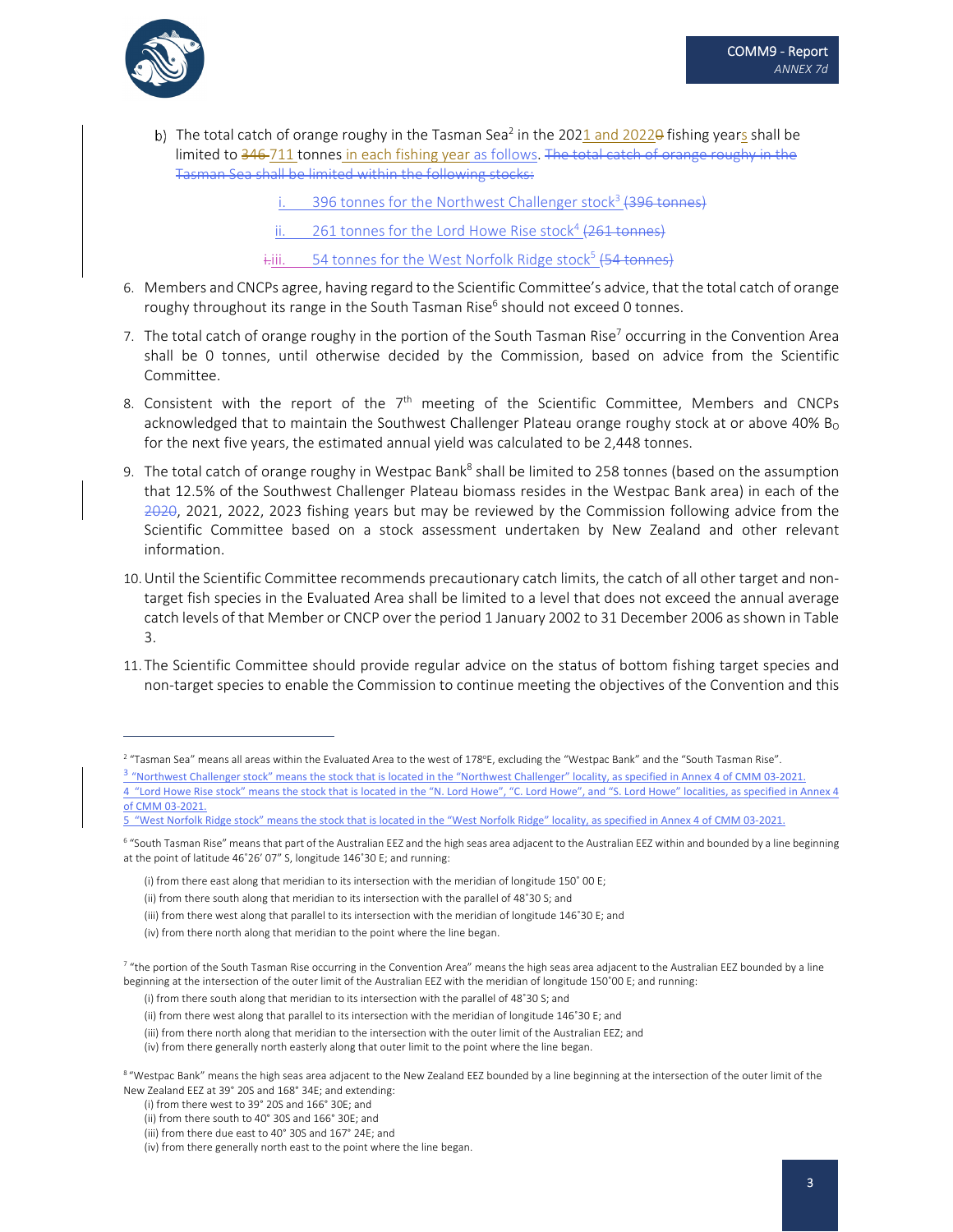

CMM. The Scientific Committee may provide advice on the revision or subdivision of the catch limits set out in this section.

- 12. The Scientific Committee shall review its advice on bottom fishing target species and non‐target species no later than every five (5) years, or a shorter period as determined by the Commission. The advice on bottom fishing target species and non-target species, or elements of the advice, may be reviewed together or separately, as determined by the Commission.
- 13. In 20210 and 2022 Members and CNCPs are to share in the total catch of orange roughy, as specified in paragraphs 5, 7 and 9, in the tonnages set out in Table 1 of this CMM.
- 14.Without prejudice to Members and CNCPs without an entitlement in Table 1 and the rights and obligations specified in Article 20(4)(c) of the Convention and having regard to paragraphs 5, 7 and 9, the percentages included in Table 2 shall be used by the Commission as a basis for the allocation of Member and CNCPs' catch limits from 2021<sup>0</sup> to 2023 inclusive.
- 15. By 31 December each year, a Member or CNCP may transfer to another Member or CNCP all or part of its entitlement to catch up to the limit set out in Table 1, without prejudice to future agreements on the allocation of fishing opportunities, subject to the approval of the receiving Member or CNCP. When receiving fishing entitlement by transfer, a Member or CNCP may allocate it on the basis of domestic legislation. Before the transferred fishing takes place, the transferring Member or CNCP shall notify the transferto the Executive Secretary for circulation to Members and CNCPs without delay. Such transfers shall only occur within, and not across, the catch limits and areas defined in paragraphs 5, 7 and 9.
- 16. Where a Member or CNCP has reached 70% of their eateh-limit set out in Table 1, that Member or CNCP shall monitor catch daily and ensure there is no further fishing effort<sup>9</sup> by fishing vessels flying its flag once the catch limit has been reached. Members and CNCPs shall notify the Secretariat as soon as practicable of the catch limit being reached.

16bis Where the total catch of orange roughy within any of the stocks referred to in paragraph 5(b)(i)(ii)(iii) reaches 70% of the catch, the Secretariat shall, as soon as practicable, inform those Members or CNCPs with an entitlement in Table 1 for the Tasman Sea. The Member or CNCP shall monitor and report catch daily to the Secretariat for the stock concerned. The Secretariate shall immediately inform those Members or CNCPs once 90% of the catch limit for a stock has been reached and Members or CNCPs shall ensure there is no further fishing effort by fishing vessels flying its flag for that stock.

- 16bis. For the stocks referred to in paragraph 5(b)(i) and paragraph 5(b)(ii), in addition to the requirements of paragraph 16:
	- a) Members and CNCPs shall monitor and report catch weekly to the Secretariat. Such reporting shall specify catch per stock;
	- b) Where 50% of the catch limit of either of those stocks has been reached, the Secretariat shall notify all Members and CNCPs as soon as practicable and Members and CNCPs shall monitor and report catch daily to the Secretariat for the stock concerned;
	- c) Where 65% of the catch limit for either of those stocks has been reached, the Secretariat shall notify all Members and CNCPs as soon as practicable and Members and CNCPs shall ensure that within 24 hours of receiving notification there is no further fishing effort by fishing vessels flying its flag for that stock for the remainder of the fishing year;
	- d) Where 90% of the catch limit of either of those stocks has been reached prior to the 24 hour notification to cease effort, Members and CNCPs shall ensure that within 4 hours of receiving notification there is no further fishing effort by fishing vessels flying its flag for that stock for the remainder of the fishing year.

<sup>&</sup>lt;sup>9</sup> No tows will begin after the catch limit is reached.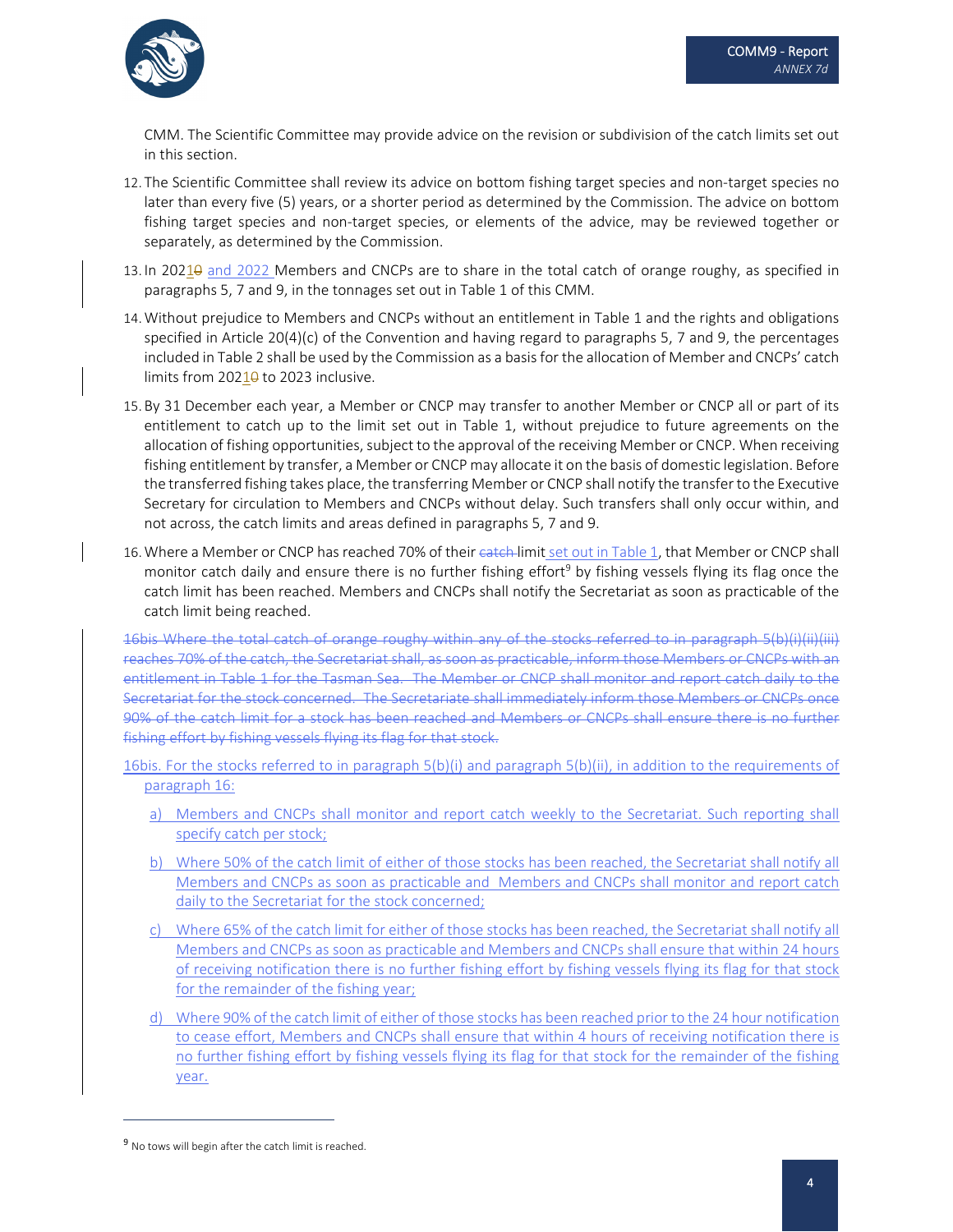

16ter. For the stock referred to in paragraph 5(b)(iii), in addition to the requirements of paragraph 16:

- a) Members and CNCPs shall monitor and report catch daily to the Secretariat;
- b) Where 50% of the catch limit for that stock has been reached, the Secretariat shall notify Members and CNCPs as soon as practicable, and Members and CNCPs shall ensure that within 24 hours of receiving notification there is no further fishing effort by fishing vessels flying its flag for that stock for the remainder of the fishing year;
- c) Where 65% of the catch limit of that stock has been reached prior to the 24 hour notification to cease effort, Members and CNCPs shall ensure that within 4 hours of receiving notification there is no further fishing effort by fishing vessels flying its flag for that stock for the remainder of the fishing year.
- 17. If a Member or CNCP's catch is below their allocated<sup>10</sup> or revised<sup>11</sup> catch limit for orange roughy in an area for which a catch limit has been set in a given year, that Member or CNCP may carry forward the undercatch amount<sup>12</sup>. The total carry forward amount shall not exceed 10% of their allocated catch limit for the year from which the amount is being carried forward. This carry-forward shall only be added to their allocated catch limit for the following fishing year. This paragraph does not apply to the Tasman Sea area.
- 18. If a Member or CNCP has exceeded their allocated or revised catch limit for orange roughy in an area for which a catch limit has been set in a given year, the full amount of their catch above the allocated or revised catch limit (whichever results in a greater deduction) shall be deducted from their allocated catch limit for the following fishing year.
- 19. By 10 December each year Members and CNCPs shall notify the Secretariat whether they intend to carry forward under caught orange roughy catch for a defined area to the next fishing year, and if they have excess orange roughy catch for a defined area to confirm the revised catch limit for the next fishing year.
- 20. Assoon as practicable following the annual meeting of the Commission, Members and CNCPs shall notify the Secretariat of any revised catch limits. The Secretariat shall circulate notifications to all Members and CNCPs, and reflect revised catch limits in monthly catch reports.
- 21. If, on the basis of advice from the Scientific Committee, the Commission agrees to reduce the total catch for an area, the carry‐forward provision in paragraph 17 shall not apply, unless decided otherwise by the Commission. The overcatch provision, specified in paragraph 18, shall still apply.
- 22. If the Commission agrees to reduce the orange roughy catch limit of one or more Members or CNCPs for an area for which a catch limit has been set , the carry forward provision in paragraph 17 shall not apply unless decided otherwise by the Commission, taking into account the circumstances of the reduction. The overcatch provision, specified in paragraph 18, shall still apply.
- 23. For the purposes of monitoring catch levels, catches shall be attributed to the flag State of the vessels that have undertaken the fishing described in Article  $1(1)(g)(i)$  and (ii) of the Convention.

23bis. Members and CNCPs shall notify the Secretariat no less than 72 hours in advance of commencing fishing activities if their flagged vessels intend to fish in the Tasman Sea or Westpac Bank areas.

23.24. Members and CNCPs shall report, in an electronic format, the monthly catches of their flagged vessels participating in bottom fishing to the Secretariat within 20 days of the end of each month, consistent with the SPRFMO Data submission templates.

 $10$  The allocated catch limit is the limit specified in Table 1.

<sup>&</sup>lt;sup>11</sup> The revised catch limit is the limit determined following the application of the carry forward provision in this paragraph or the overcatch provision in paragraph 18, as applicable.

 $^{12}$  The undercatch amount is defined as the difference between actual catch and the allocated or revised catch limit (whichever results in lesser carry forward).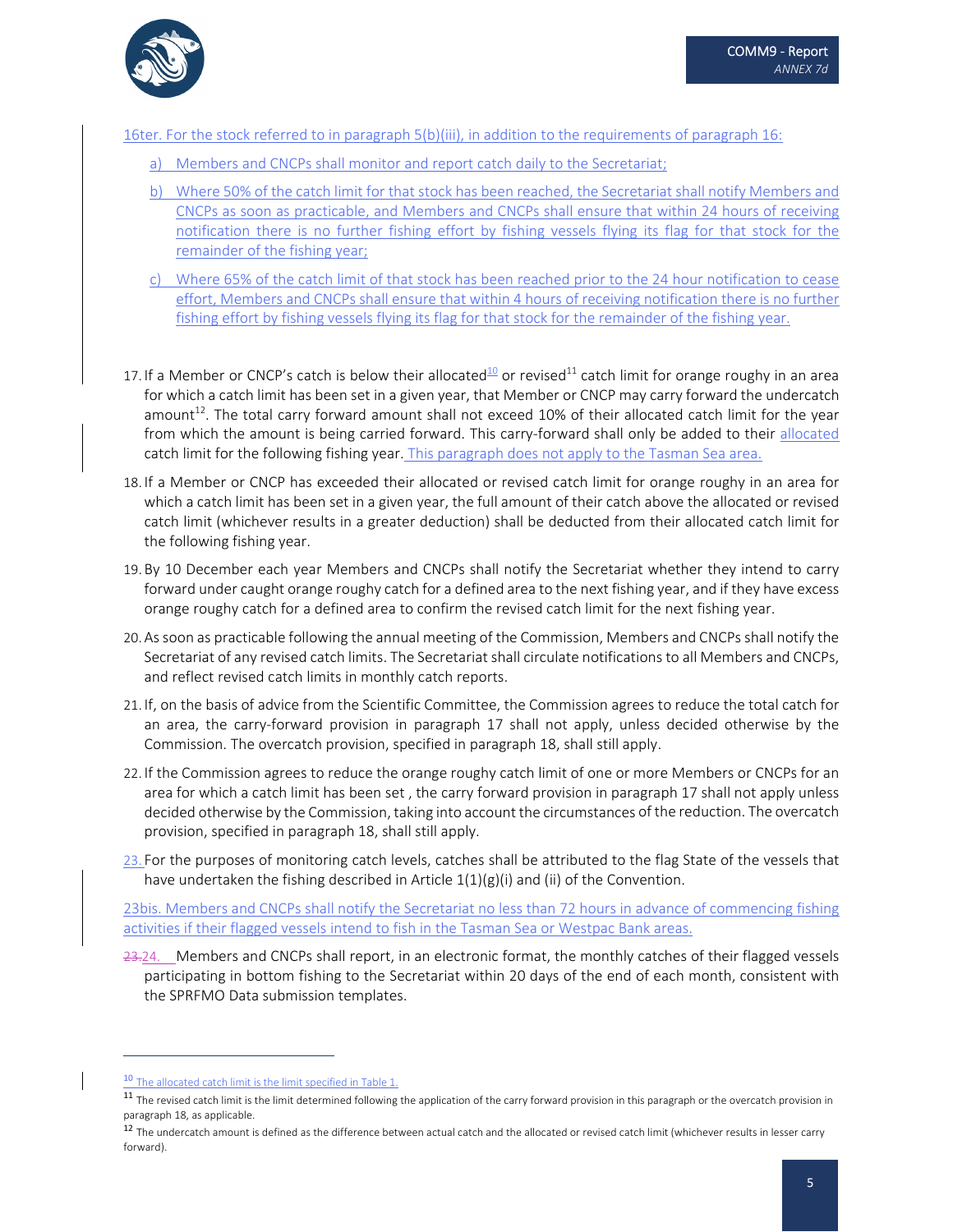

24bis. For the stocks referred to in paragraph 5(b)(i) and paragraph 5(b)(ii), Members and CNCPs shall report, in an electronic format, the weekly catches<sup>13</sup> of their flagged vessels participating in bottom fishing to the Secretariat by 14pm Monday (NZST) each week that catch is recorded, consistent with the SPRFMO Data submission templates. Following notification by the Secretariat that 65% of the catch limit for a stock has been reached, Members and CNCPs shall report, in an electronic format, the daily catches<sup>14</sup> of their flagged vessels participating in bottom fishing to the Secretariat by 14pm (NZST) each day that catch is recorded, consistent with the SPRFMO Data submission templates.

24ter. For the stock referred to in paragraph 5(b)(iii) Members and CNCPs shall report, in an electronic format, the daily catches of their flagged vessels participating in bottom fishing to the Secretariat by 14pm (NZST) each day that catch is recorded, consistent with the SPRFMO Data submission templates.

- 24.25. The Executive Secretary shall circulate monthly catch reports from data provided in accordance with paragraphs [24], [24bis] and [24ter] $\pm$ 7, aggregated by flag State and month, to all Members and CNCPs as soon as possible, once collated.
- 25.26. The provisions of this CMM are not necessarily to be considered precedents for future allocation or other decisions in accordance with Article 21 of the Convention relating to participation in bottom fisheries in the Convention Area and adjacent areas of national jurisdiction in the circumstances provided for in Article 20(4)(ii) and (iii) with the consent of the relevant coastal State Member or Members.

#### Review

26.27. Notwithstanding that the Commission may alter the catch limits prescribed in paragraphs 5, 7 and 9, this CMM shall be reviewed no later than the annual meeting of the Commission in 2024.

|                                                                         | <b>Tonnages</b> |                    |
|-------------------------------------------------------------------------|-----------------|--------------------|
|                                                                         | Australia       | <b>New Zealand</b> |
| Tasman Sea                                                              | 69142           | <del>277</del> 569 |
| Louisville Ridge                                                        | 114             | 1026               |
| Westpac Bank                                                            | 13              | 245                |
| Portion of the South<br>Tasman Rise occurring<br>in the Convention Area |                 |                    |

Table 1: Tonnages of orange roughy in 2021<del>0</del> as referred to in paragraph 13.

Table 2: Percentages referred to in paragraph 14 related to the catches of orange roughy referred to in paragraphs 5, 7 and 9

| Percentages % |                    |
|---------------|--------------------|
| Australia     | <b>New Zealand</b> |

<sup>13</sup> Weekly catch is catch taken from <del>noon</del>0000hrs Monday New Zealand standard time (NZST) to <del>noon</del>2359hrs <del>the following Monday</del>Sunday (NZST). 14 Daily catch is catch taken from 0000hrnoon to 2359hrsnoon each day (NZST).